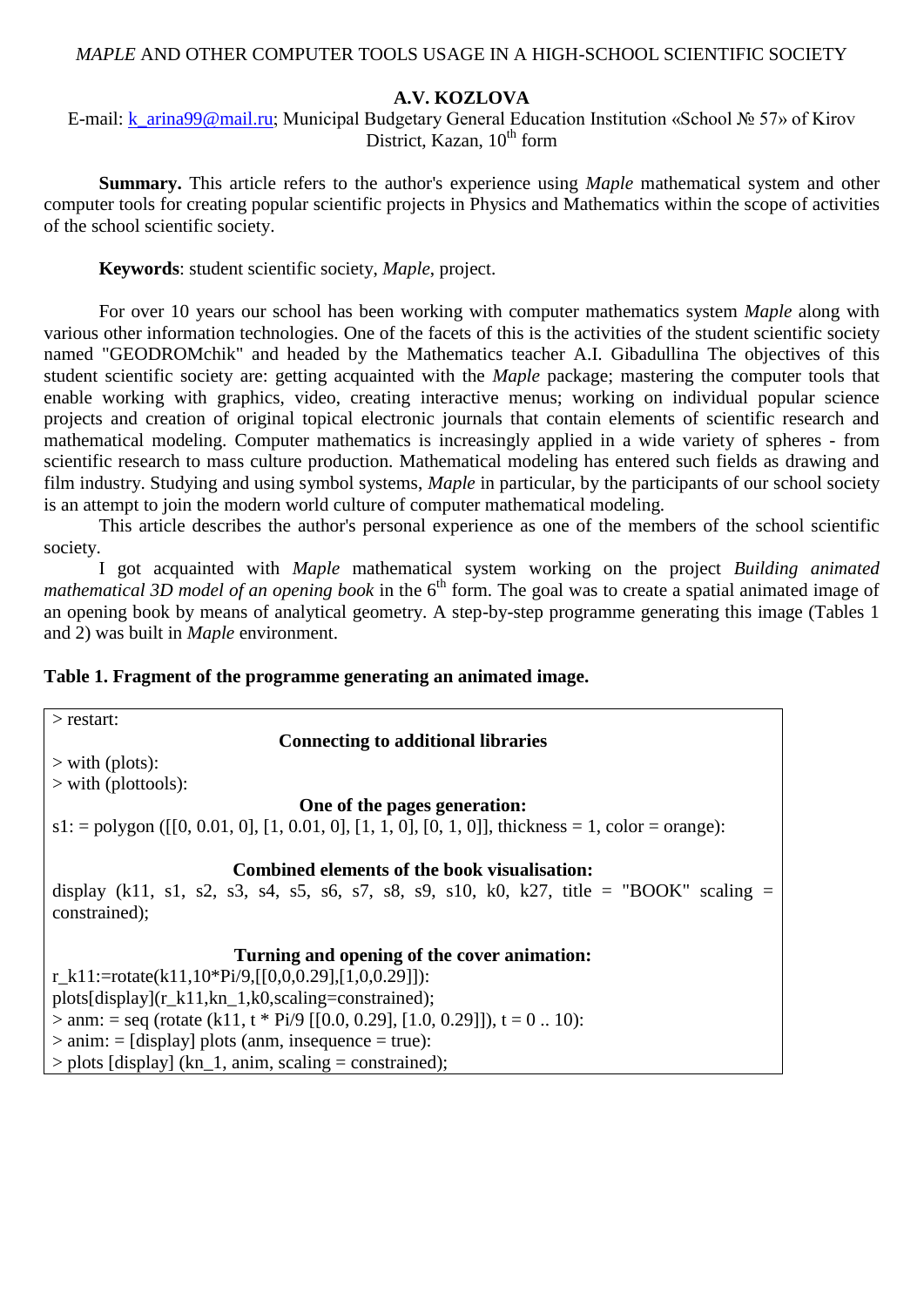

# **Fig. 1. Book animation frames**

The following project in *Maple* environment was carried out in the 7<sup>th</sup> form in collaboration with Nigometzyanova Elsa, it is a short cartoon *Kolobok in the woods*.

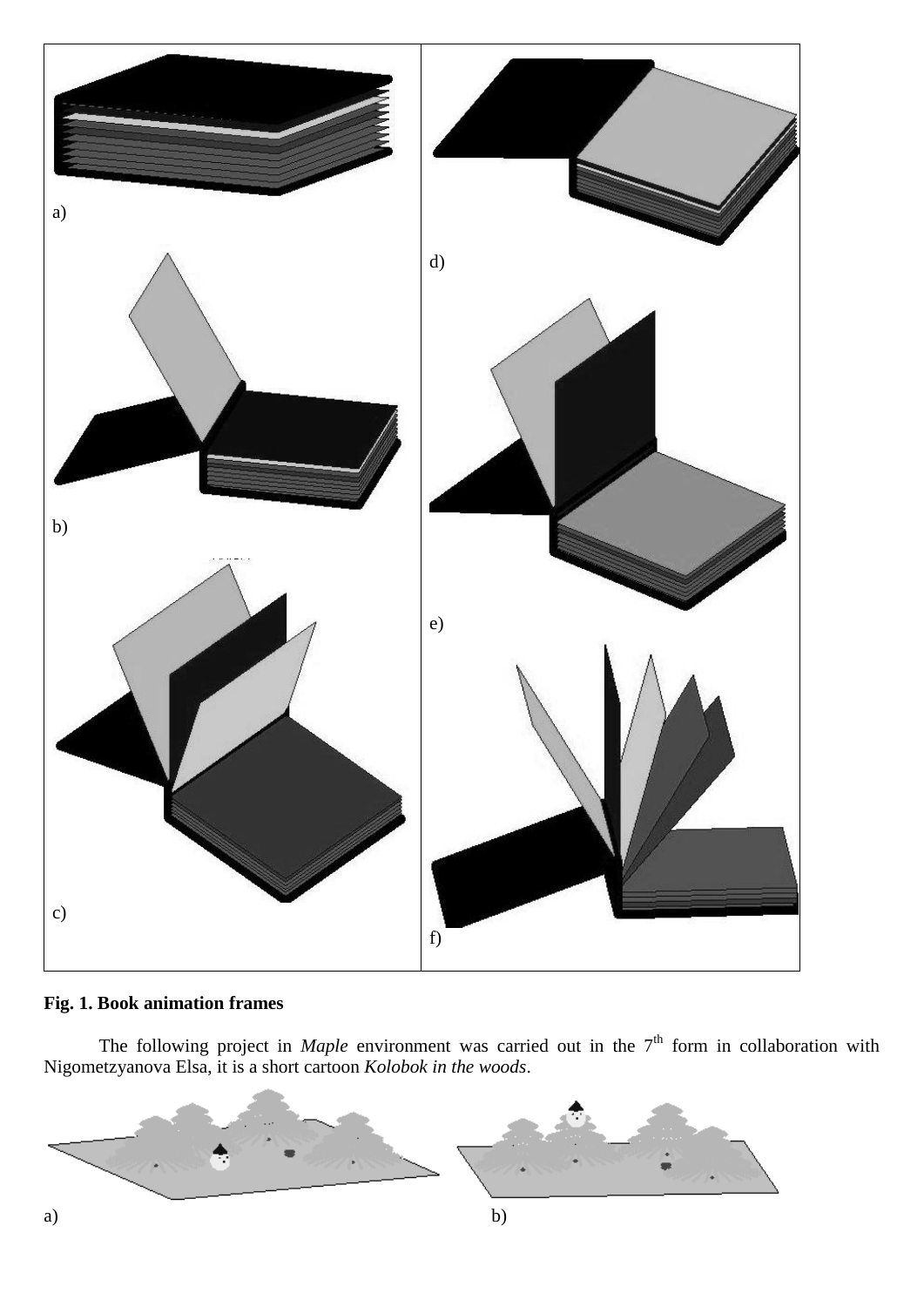## **Fig. 2. Cartoon animation frames**

In the  $8<sup>th</sup>$  form we worked on technical translation of Waterloo Maple Inc. web site [3]. As we know, this type of translating has its own peculiarities, which are not covered in the English language school curriculum, so this work helped to improve our English language proficiency.

In the 9<sup>th</sup> form I began working on electronic journal on cosmology *Universe: theory and facts*. Black holes of the universe is one of the most mysterious and exciting objects for the humanity. Studying them aroused interest in Astrophysics in general. To understand the concept of a black hole it was necessary to study the structure of the universe and its geometry [9, 10, 11, 12]. I had to comprehend complicated fundamental concepts, theories, as well as elements of further mathematics [1, 5, 6, 7, 8]. Just trying to understand the huge amount of seemingly random information required its analysis and systematisation. And then the idea of a new project came: an e-journal. The current situation in Russia is quite paradoxical: while Astrophysics is thriving, penetrating in virtually all spheres of our life, we do not have such a subject as Astronomy in our school curriculum. Therefore, such a project could fill that annoying gap and help schoolchildren, and not only schoolchildren, to learn more about the universe. The journal has the following sections: the universe, black holes, white holes, glossary, theories, non-Euclidean geometries, video experiments, interesting facts, links and references. One of the sections of the journal is comprised of *Maple* projects, inter alia, a rendered model of the curvature of space-time.

Below you can see the *Maple* programme (Table 2) for visualization of a plane deformation under a ball of a certain size. <plots>and <plottools> libraries of the package are used.

| <b>Comment</b>                                                                                                                                                                                                            | The command and the result                                                                                                                                                           |
|---------------------------------------------------------------------------------------------------------------------------------------------------------------------------------------------------------------------------|--------------------------------------------------------------------------------------------------------------------------------------------------------------------------------------|
| Depth of the "pit" function<br>(a - width of the "pit", b - depth of<br>the "pit")                                                                                                                                        | f: = (x, a, b)-> (-b * exp (-x ^ 2/a ^ 2));<br>$\begin{pmatrix} -\frac{x^2}{a^2} \\ -\frac{x^2}{a^2} \end{pmatrix}$                                                                  |
| <b>Enter the parameters:</b><br>"h" determines the size of the<br>spherical body and associates it $ h  := 1$ : $k = 1$ :<br>with the width of the "pit";<br>"k" - determines the size range of<br>area around the "pit". |                                                                                                                                                                                      |
| Setting parametric equation of a<br>straight line on the surface (plane)                                                                                                                                                  | L0:=(m,n)->plot3d([0,r,f(r,m,n)], phi = -2*Pi 2*Pi, r = -<br>10k*h10+k*h, scaling=CONSTRAINED,<br>numpoints = 10000, color = blue, thickness = 4):                                   |
| Setting parametric equation of a<br>surface (plane) by rotating the<br>straight line                                                                                                                                      | $P0:=(m,n)$ ->plot3d([r*cos(phi),r*sin(phi),f(r,m,n)],<br>$phi=$<br>scaling=CONSTRAINED,<br>$0.2*Pi,r=8k*h.8+k*h,$<br>numpoints=3000, style=POINT, color=blue):                      |
| Setting the straight line curvature<br>rendering                                                                                                                                                                          | L:=plots[display](seq(L0(h,i),i=010+k*h),<br>insequence=true):<br>l:=plots[display](L,insequence=true):                                                                              |
| plane<br><b>Setting</b><br>the<br>curvature<br>rendering                                                                                                                                                                  | p:=plots[display](seq(P0(h,i),i=010+k*h),<br>insequence=true):<br>$p:=plots[display](P,insequence=true):$                                                                            |
| Setting the ball rendering (a body<br>that has certain weight)                                                                                                                                                            | with(plottools):sp:=seq(sphere( $[0,0,-i-1.5*f(h,h,h)],$<br>$f(h,h,h)$ , style=HIDDEN, color=red), i=010+ $k*h$ ):<br>s:=plots[display](sp,insequence=true,<br>scaling=CONSTRAINED): |
| Combining all the components of<br>the visualisation model                                                                                                                                                                | plots[display](p,s,l,scaling=CONSTRAINED);                                                                                                                                           |

**Table 2.** *Maple* deformation of a plane visualization programme.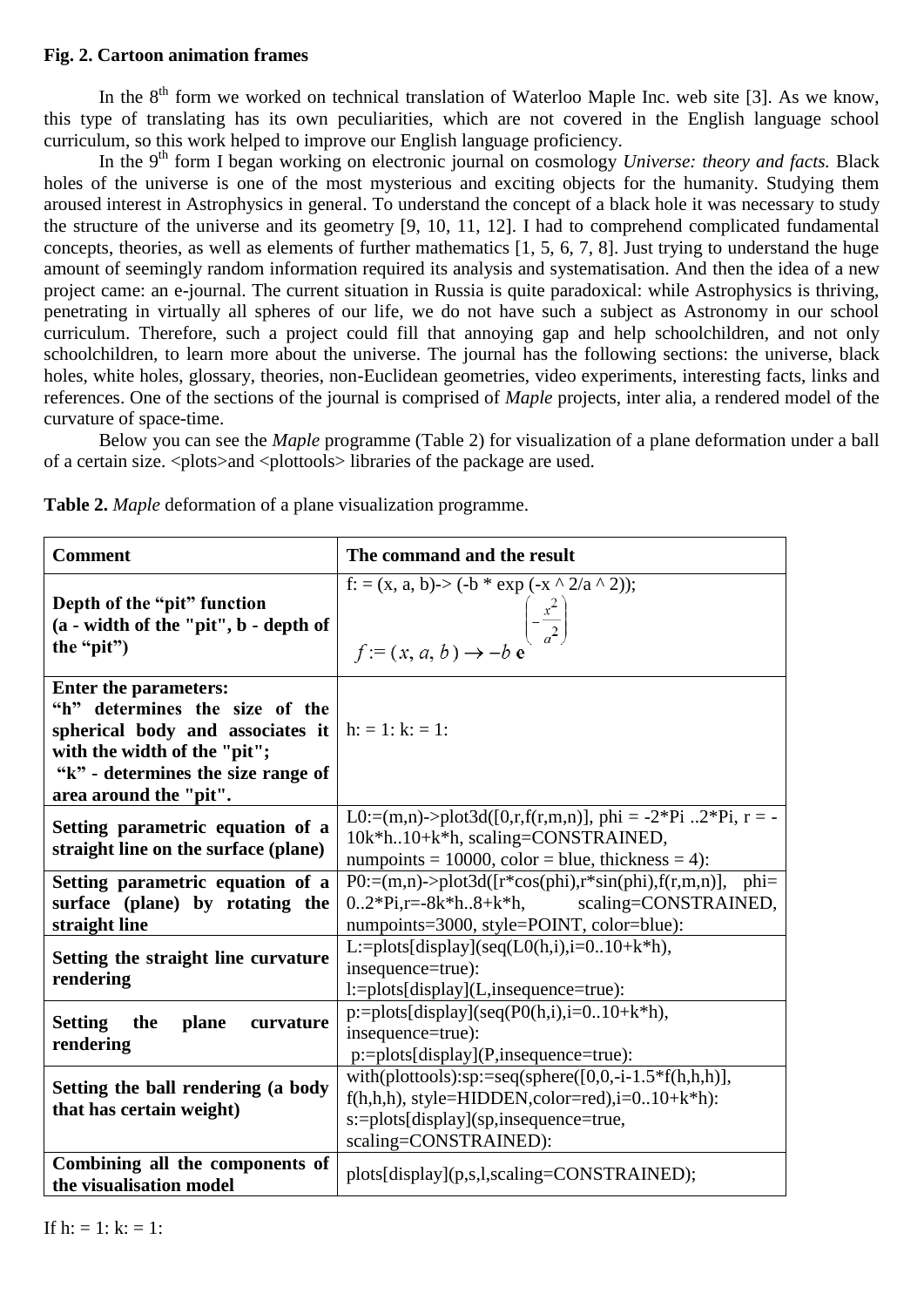

# **Fig. 3. Animation frames with specified parameters.**

It took quite a long time to find a function for the depth of the "pit". Finally, I managed to find one after watching a lecture of A. Linde in which he spoke about exponential processes [13].

Changing parameters "n" and "k" only (that determine the dimensions of the ball and the width of the "pit") and running the programme again we can change the visualisation too.

It should be noted that I have built a mathematical model of the visualisation, rather than of the process itself.

This section is supposed to be replenished with new projects created in *Maple* environment.

The journal has a convenient system of links and is structured so that it can be quickly updated. Astrophysics is booming, so the journal will not lose its relevance.

### Conclusion:

In the course of the 4 years of working in the scientific community the projects were presented on various websites, in contests, conferences and forums of federal and international levels:

- *exponenta.ru* website, in the section of student works [4];
- "KNRTU Hopes For A Nobel Prize" Research And Creative Works Contest;
- "Art-debut" Republican Contest;
- 5<sup>th</sup> International Assembly of Schoolchildren (participation and publication) [2];
- All-Russia Gorchakov Forum in St. Petersburg;
- N.I. Lobachevsky Student Scientific Conference in the Volga region;
- "Fun Science" All-Russia Festival in St. Petersburg.

### References:

[1] Матросов А.В. Maple 6: Решение задач высшей математики и механики: Практическое руководство. – СПб.: БХВ – Петербург, 2001 г. – 528 с.

[2] V Международная Интеллектуальная Ассамблея школьников: сборник научно-исследовательских работ / Отв. ред. М. В. Волкова – Чебоксары: НИИ педагогики и психологии, 2012 – 136с. (с. 44–45) [3] Maplesoft website. – URL: [http://www.maplesoft.com](http://www.maplesoft.com/)

[4] <exponenta.ru> website / Student works archive – URL: